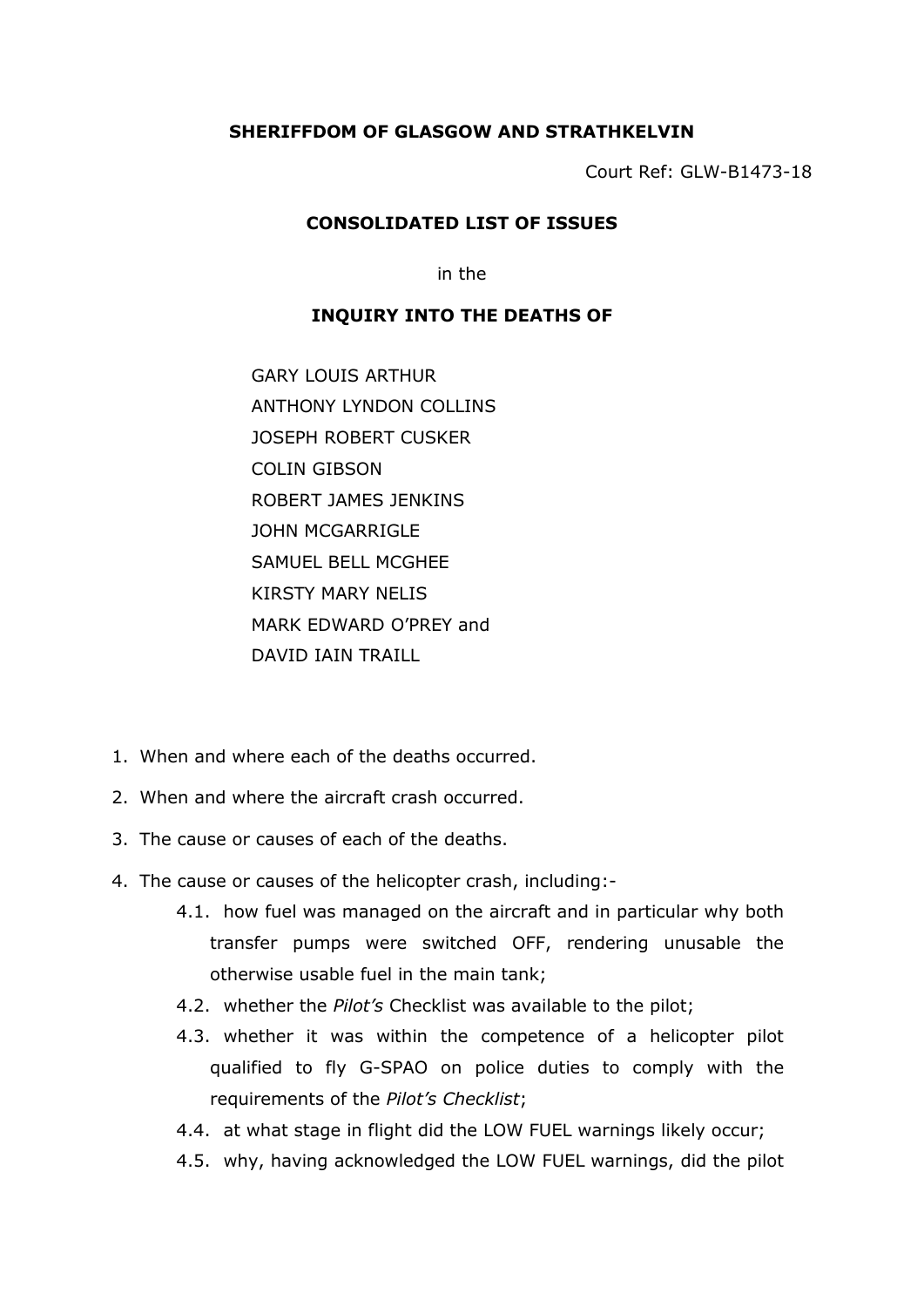not complete the actions detailed in the *Pilot's Checklist*;

- 4.6. whether the timing and/or the initially intermittent character of the LOW FUEL warnings contributed to the *Pilot's Checklist* procedure not being completed;
- 4.7. whether there have been other instances of LOW FUEL warnings not being followed;
- 4.8. whether the pilot believed the fuel transfer pumps were operating, notwithstanding the LOW FUEL warnings, because he believed he had switched the fuel transfer pumps back ON, and if so whether the design or layout of the switches contributed to such errors occurring;
- 4.9. whether the pilot believed the transfer pumps were operating, notwithstanding the LOW FUEL warnings, as a result of erroneous fuel indications being displayed on the CAD;
- 4.10.what the root cause or causes were of any such erroneous fuel indications and whether they were adequately investigated and acted upon prior to the accident;
- 4.11.whether there was a failure of any part of the CAD prior to the accident;
- 4.12.what steps were open to a helicopter pilot qualified to fly this helicopter after both engines flamed out;
- 4.13.whether the designed time-interval between engine flame-outs was compromised by the design of the fuel tank system and, in particular, the undivided volume above the supply tanks, which, depending on the attitude of the helicopter, might have allowed fuel to migrate from one supply tank to another;
- 4.14.why autorotation, flare recovery and landing were not completed successfully;
- 4.15.whether the ability to carry out autorotation, flare recovery and landing was compromised by the design of the cockpit layout.
- 5. The precautions, if any, which could reasonably have been taken, and which, had they been taken, might realistically have resulted in the helicopter crash being avoided, including whether the crash might realistically have been avoided:-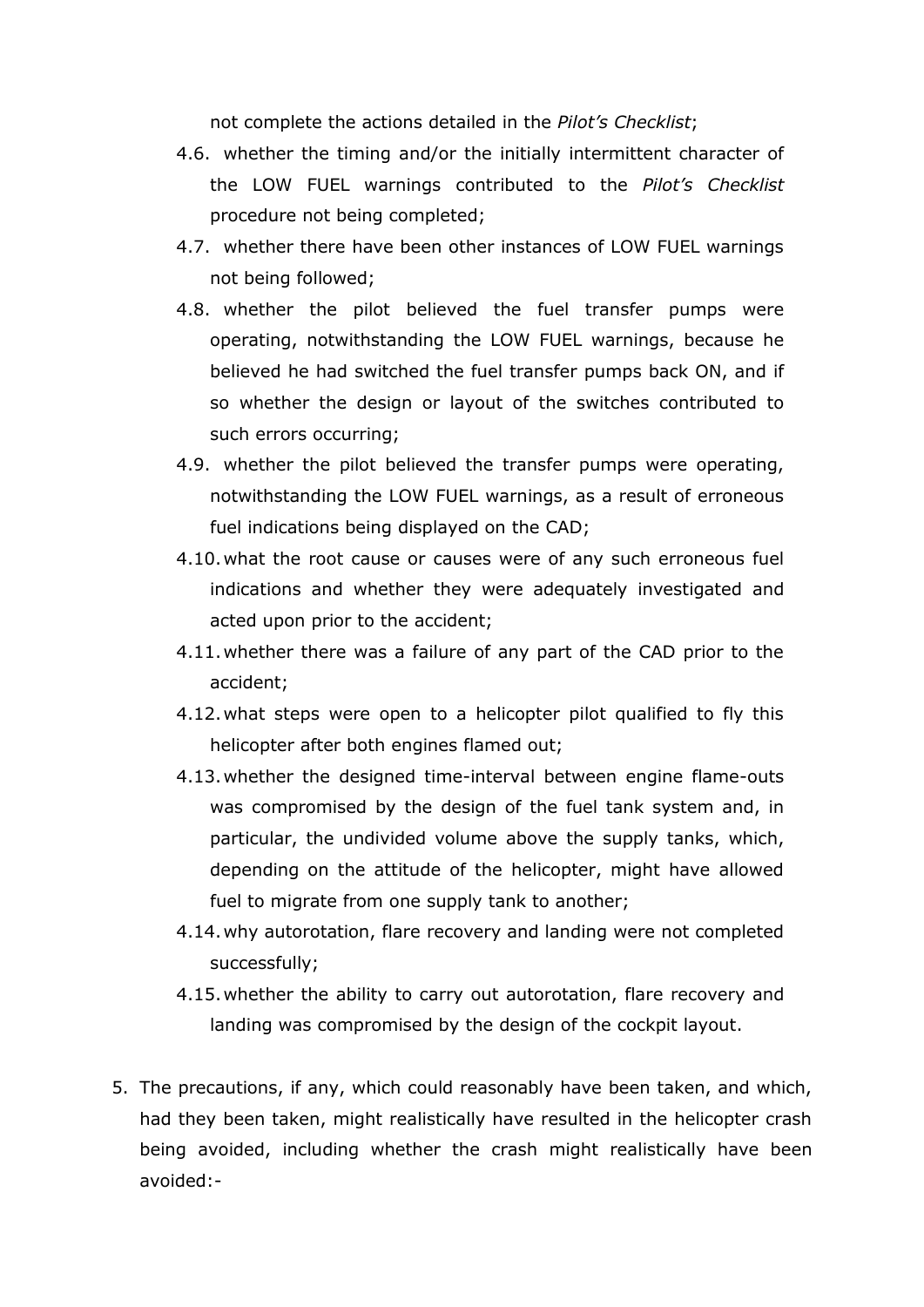- 5.1. by including within the fuel contents indication system a caution or warning that both transfer pumps were switched OFF;
- 5.2. by including within the fuel contents indication system a caution or warning that a fuel pump, having been switched OFF, has since been submerged in fuel;
- 5.3. by designing the fuel tank system and fuel contents indication system in such a way that the fuel transfer pumps did not require to be switched ON or OFF during flight;
- 5.4. by including within the fuel contents indication system a caution or warning, in the case of anomalous or implausible combinations of outputs from the sensors;
- 5.5. by designing the fuel tank system, and in particular the differential capacities of the supply tanks, in such a way as to ensure that the design objective of creating an interval of 3-4 minutes between engine flame-outs, or such other interval of time as would be represented by 4.5kg of fuel, or any other safe interval of time, was achieved;
- 5.6. by ensuring that power to the RADALT and steerable landing light was automatically maintained in the event of a double engine flameout.
- 6. The defects, if any, in any system of working which contributed to the deaths or the accident, including:-
	- 6.1. whether any aspect of the system of maintenance of G-SPAO, including its washing regime, contributed to the contamination of the fuel and/or the fuel tank system with water;
	- 6.2. whether any aspect of the pre-flight check procedures contributed to the accident occurring;
	- 6.3. whether any aspect of the training of pilots, in particular, with regard to fueling, pre-flight checks, the pilot handover procedure, the operation of the fuel contents indication system, erroneous fuel indications, the appropriate response to fuel cautions and warnings, and the execution of an autorotation at night, contributed to the accident occurring;